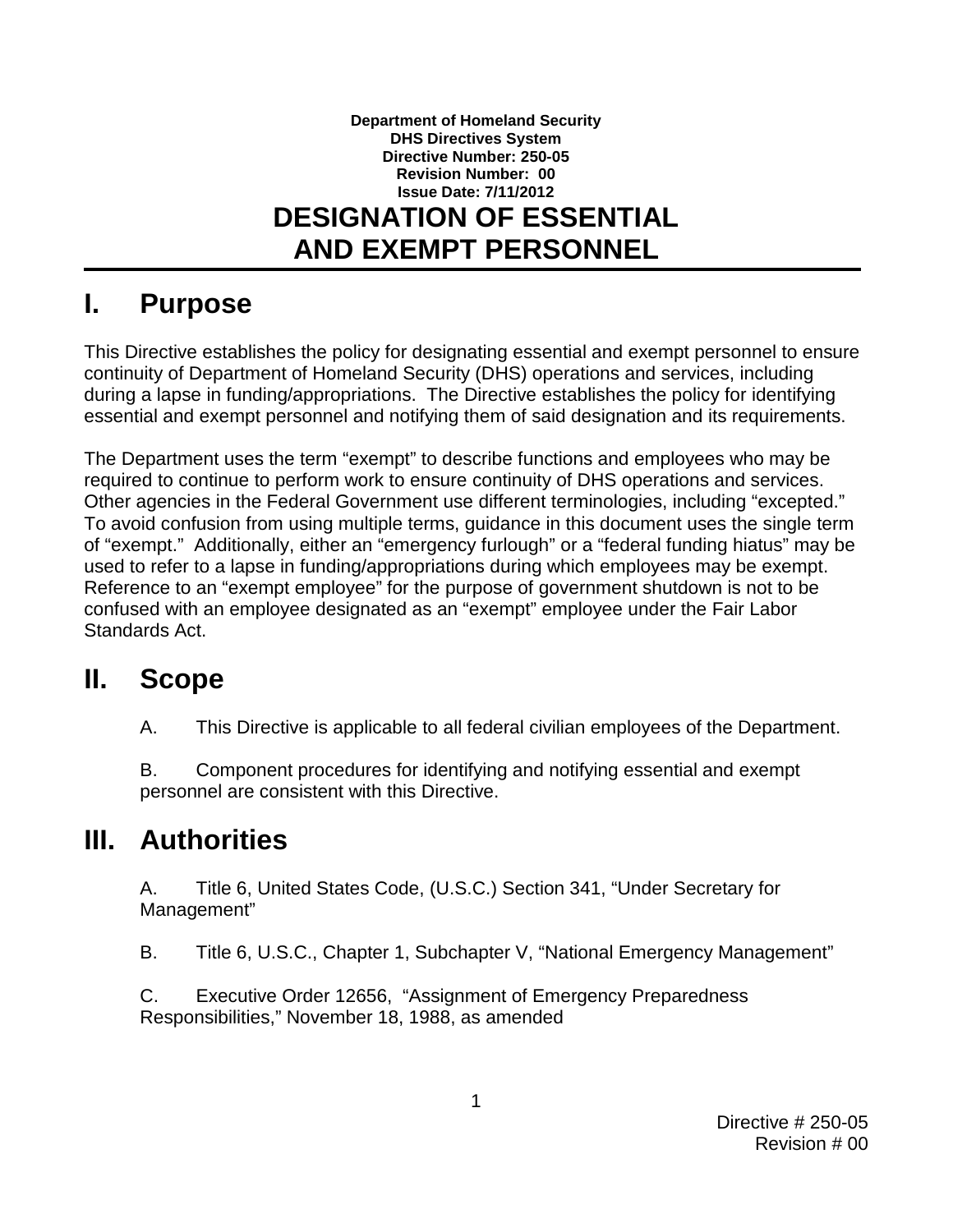D. National Security Presidential Directive 51/Homeland Security Presidential Directive 20, "National Continuity Policy," May 9, 2007

 F. DHS Delegation 0106.3, "Delegation to the Director of the Office of Operations Coordination and Planning," May 31, 2012

G. DHS Delegation 00003, "Management Directorate Succession Order and Delegation of Authorities for Named Positions," March 23, 2012

# **IV. Responsibilities**

 A. The *Director of the Office for Operations Coordination and Planning (OPS)*: 1. Promulgates business continuity and emergency preparedness policies Promulgates business continuity and emergency preparedness policies and plans that require the identification of mission essential functions (MEF) for all Components.

 2. Ensures the development of policy guidance and procedures for the identification of positions required for the continued performance of DHS MEFs and Primary Mission Essential Functions (PMEFs). Personnel assigned to these positions are designated as essential employees.

#### B. The *Chief Human Capital Officer (CHCO)*:

1. Issues Department policy and guidance on documenting the designation(s) of essential personnel.

 employees occupying positions identified as essential and to inform them of their responsibilities. 2. Institutes policies and procedures for Department management to notify

 3. Issues human capital guidance/procedures relating to a federal funding  hiatus, including guidance for providing appropriate employee notifications.

C. The *Chief Financial Officer (CFO)* provides guidance in advance of a government shutdown or furlough which may impact the identification of exempt employees.

 notifying affected contractors of a government shutdown due to a federal funding hiatus support an orderly government shutdown or furlough and maintain exempt activities. D. The *Chief Procurement Officer (CPO)* issues guidance to Components on and ensures that an effective level of warranted contracting personnel is available to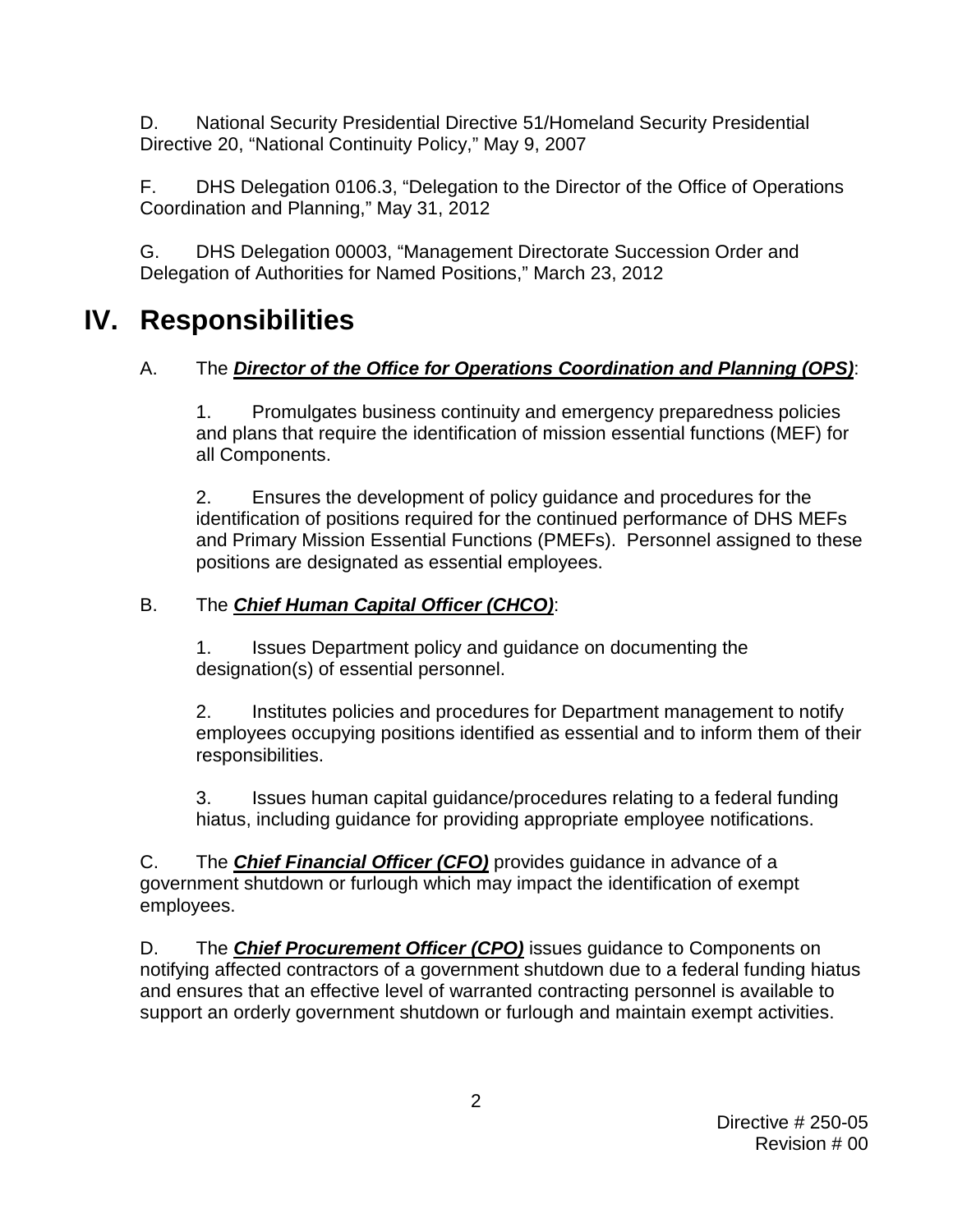E. *Component Heads*: Ensure their Component has appropriate levels of essential personnel identified, designated, and trained, and that contact rosters are maintained and updated.

F. *Designated Essential Personnel* provide off duty contact information to supervisors and update it as necessary.

# **V. Policy and Requirements**

 continuation of the Department's PMEFs and MEFs. These positions may require by essential employees are: A. Components designate personnel occupying positions that are required for the specific skills, knowledge, certifications or credentials. Categories of positions occupied

 by essential employees are: 1. **Mission Critical Personnel.** Those employees occupying positions and safety and security of the nation and its citizens. The critical nature of these borders, protecting the Nation's transportation system, etc.). These employees report for duty regardless of the emergency or operating status. performing functions that are maintained under all circumstances to ensure the positions is inherent in the position description (e.g., securing the Nation's

2. **COOP Personnel.** Personnel occupying positions identified to sustain an organization's PMEFs and MEFs. These personnel:

the observance of an alternate work schedule. a. May conduct these activities at an alternate site, virtually or through

b. Are expected to initiate and remain in contact with their Component during an emergency to maintain continuity of operations (COOP).

alternate ERG members. c. Include Emergency Relocation Group (ERG) members and

 alternate ERG members. 3. **Contingency/Incident Personnel**. Employees who are in positions including: identified for possible activation, as needed, depending on the emergency,

a. Personnel designated in positions that ensure three-deep backup to mission critical or emergency personnel

b. Subject Matter Experts (SMEs)

c. Personnel in positions pre-identified as part of a Crisis Action Team, and other operational teams established in response to a specific incident or situation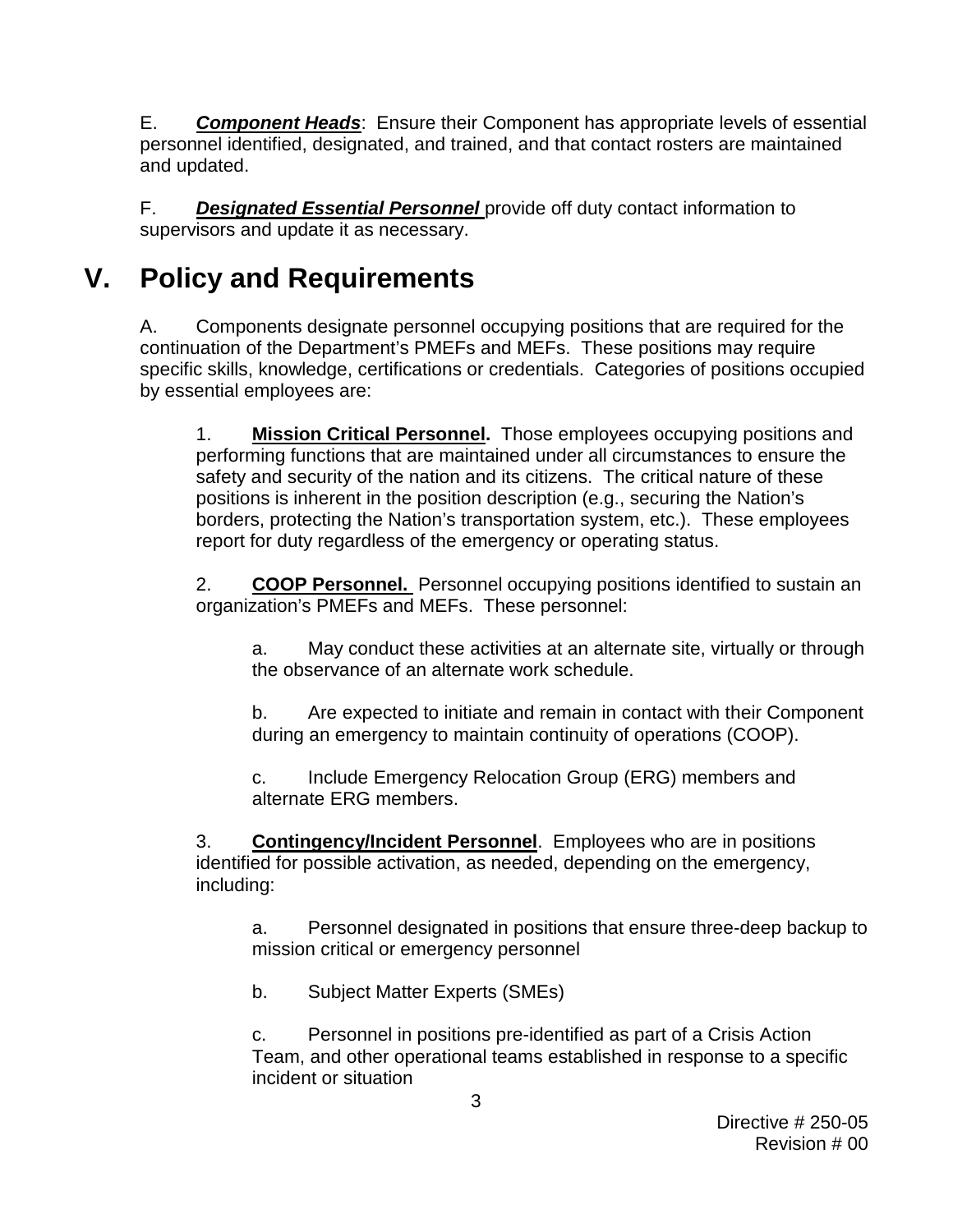d. Federal Emergency Response Officials

e. Reconstitution Personnel in positions identified as part of a Reconstitution Staff

- f. Personnel in positions identified as part of a Devolution Staff
- g. Persons in positions identified in an order of succession

 required to sustain a facility or function in the event of a localized situation, such applies dismissal or closure procedures. Because of the diversity in Component advance of an emergency, those personnel that provide operational support or which continues following the release/non-reporting requirements of other personnel. 4. **Emergency Personnel**. Employees who are assigned to positions as inclement weather, interruption of power, or a dismissal or closure of DHS operations or services. These employees are expected to work even when DHS missions, employee occupations/skills, nature of the emergency, geographic location, and other factors, the designation of emergency personnel is the responsibility of the Component Heads. Component Heads designate, in perform a support function (including security and maintaining infrastructure)

 operations in an orderly fashion. Certain functions and activities that are Deficiency Act. Guidelines for exempt activities are set forth in the *DHS Procedures Relating to a Federal Funding Hiatus.*  [summaries.pdf](http://www.dhs.gov/xlibrary/assets/dhs-contingency-plan-component-summaries.pdf)  personnel. 5. **Exempt Personnel**. Employees in positions who are performing functions or activities that are "exempt" from work restrictions during a lapse in government appropriations. During such a lapse, DHS needs to shut down its government permitted to continue are "exempt" from work restrictions specified in the Anti[http://www.dhs.gov/xlibrary/assets/dhs-contingency-plan-component-](http://www.dhs.gov/xlibrary/assets/dhs-contingency-plan-component-summaries.pdf)

 designated. Although some employees identified as essential will likely be determined to be exempt employees, many will not since they do not perform functions or activities that are "exempt" from work restrictions during a lapse in government appropriations. B. Components notify essential and exempt employees that they have been so

C. Components notify employees in a temporary duty travel status to end scheduled travel in an orderly and deliberate fashion unless otherwise directed by competent authority.

 travel status during a federal funding hiatus. Employees who are on temporary duty D. Components provide guidance to travelers who may be in or will be in official assignments away from their normal duty stations at the time of an appropriations lapse